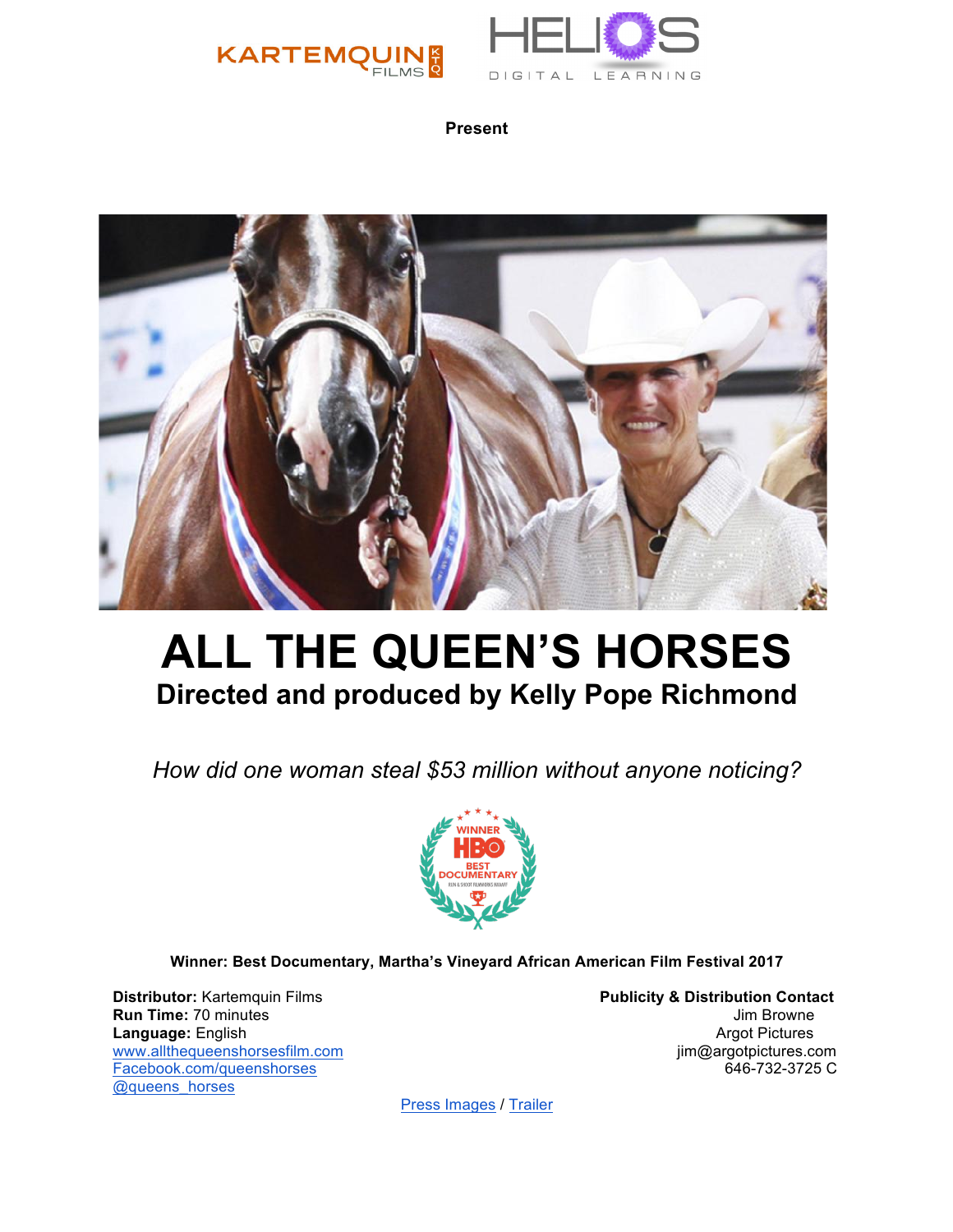# **Short synopsis**

How could one woman steal \$53 million without anyone noticing? ALL THE QUEEN'S HORSES tells the story of Rita Crundwell, the perpetrator of the largest case of municipal fraud in American history. As city comptroller of Dixon, IL (population 15,838), Crundwell stole \$53 million dollars of public funds across 20 years. She used the funds to build one of the nation's leading quarter horse breeding empires, all while forcing staff cuts, police budget slashing, and neglect of public infrastructure. ALL THE QUEEN'S HORSES investigates her crime, her lavish lifestyle and the small town she left in her wake.

### **Long synopsis**

Rita Crundwell stole more than \$53 million of public funds across two decades in office as the City Comptroller and Treasurer for Dixon, Illinois, a town with a population of just 16,000. She used the funds to build one of the nation's leading quarter horse breeding empires, and threw lavish parties for community leaders at her home, all while the town endured cuts to public staff, emergency services budgets, and work on maintaining public infrastructure. In 2012 after a close colleague turned whistleblower finally uncovered her scheme and alerted the Mayor, the FBI arrested Crundwell as the largest municipal fraud perpetrator in American history.

How did Rita Crundwell steal over \$37,000 each day from a town with an annual budget of around \$6 million? How could such embezzlement go undetected in annual audits by two independent accounting firms and in annual audit reviews by state regulators? How did local residents not become suspicious of Crundwell's extravagant wealth and frivolous spending?

ALL THE QUEEN'S HORSES is the riveting story of how a pillar of the community could so callously execute a scam of such magnitude. This film reveals the procedures behind how she did it and got away with it for so long, how she was caught, how the city is attempting to rebuild and recover, and how if it happened in Dixon, it could happen anywhere.

#### **The Filmmaker**

The film is the debut feature of director Kelly Richmond Pope, Ph.D., CPA, an associate professor in the School of Accountancy and MIS at DePaul University and founder of Helios Digital Learning. Pope's work and research across her academic and professional careers has centered around fraud, and her first educational documentary, *Crossing the Line: Ordinary People Committing Extraordinary Crimes,* has won numerous national education innovation awards and is used in colleges, universities, and corporations throughout the country.

Pope developed the film through the inaugural Diverse Voices in Docs fellowship, a professional development and mentorship program for documentary makers of color, organized by Kartemquin Films and the Community Film Workshop of Chicago, and funded in part by The Academy of Motion Picture



Arts and Sciences. *ALL THE QUEEN'S HORSES* participated in the 2016 TFI Network Market at the Tribeca Film Festival, 2016 Hot Docs Deal Makers and 2013 Tribeca Hacks with the Tribeca Film Institute.

*ALL THE QUEEN'S HORSES* was directed and produced by Kelly Richmond Pope, and co-produced and edited by Lesley Kubistal. The film was shot by Bing Liu, Keith Walker, and Margaret Byrne, and is executive produced by Ivy Walker, Justine Nagan, Gordon Quinn, Betsy Steinberg, Justin Dearborn, and Nicholas Gialamas.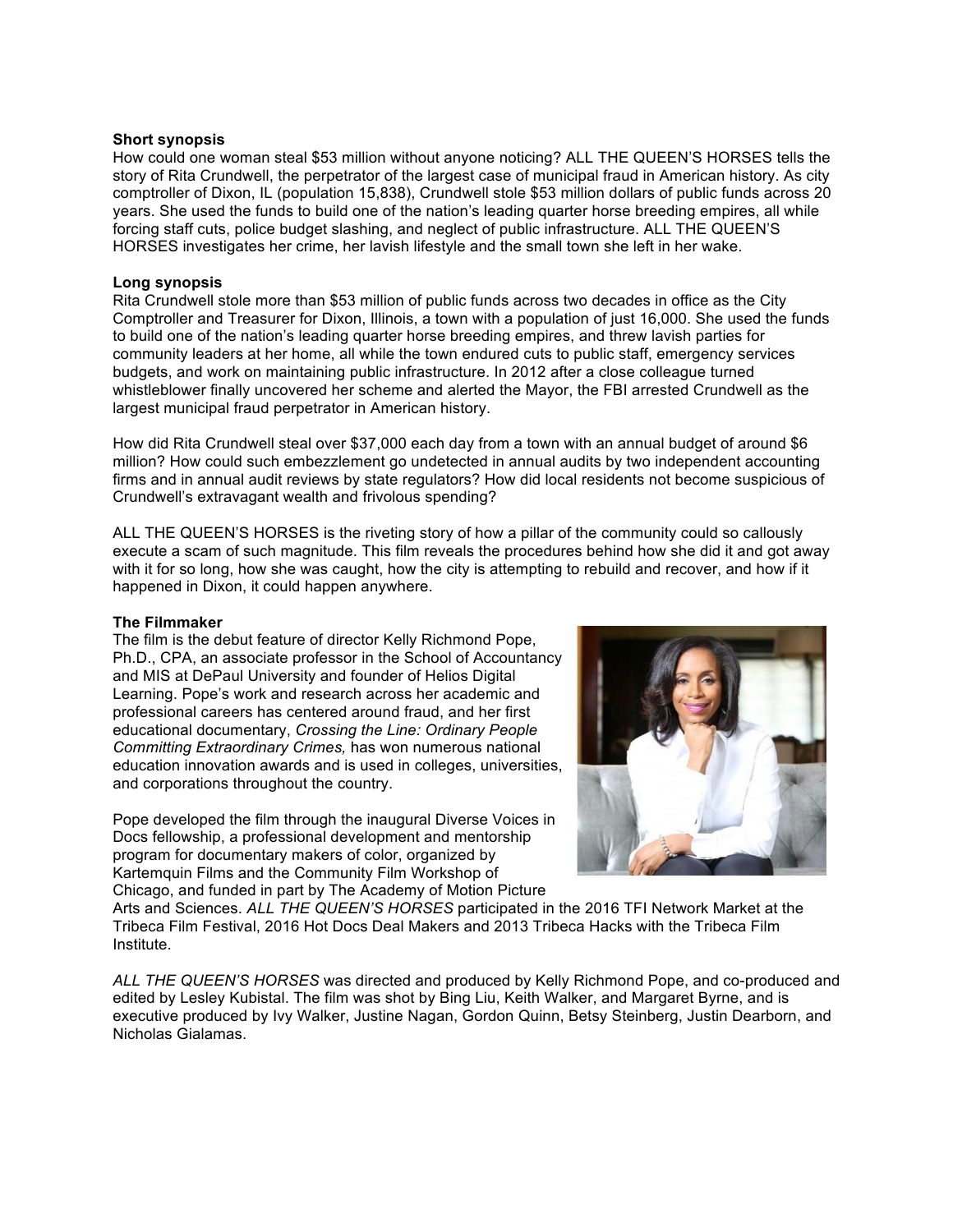# **Director's Statement**

"I wanted to make this film because as shocking as Crundwell's crime is, fraud schemes like these happen all over the world every day. Recent global research shows that the world loses more than \$3.5 trillion annually due to fraud. Most, if not all, of the media coverage on Crundwell's case focused heavily on how she spent the \$53 million. Yet little, if any, media have focused on the crux of the issues that allowed the fraud to happen—the lack of accountability shown by the Dixon City Council and Dixon residents and the inability for the Dixon city auditors to detect the fraud.



No public story has used this case to explore the issue of the pervasiveness of fraud and ALL THE QUEEN'S HORSES fills that void.

Viewers will learn how easy it truly is for fraud to happen. If the largest municipal fraud in U.S. history can happen in the small midwestern with 16,000 population, we know that fraud is happening everywhere." – Kelly Richmond Pope

# **The Dixon fraud timeline:**

- 1983: The city of Dixon, Ill., names Rita Crundwell comptroller and treasurer.
- 1990: Crundwell opens a secret bank account in the name of the city of Dixon.
- 1991: Crundwell steals \$181,000 from the city of Dixon. She spends \$18,728 in July to buy a 28 foot Suncruiser Pontoon boat with a deluxe buggy top, wet bar, propane grill, and playpen cover. She also spends more than \$3,000 on diamond stud earrings and other jewelry.
- 1992: Crundwell steals \$121,367.
- 1993: Crundwell steals \$225,287. The city of Dixon reports a deficit of nearly \$415,000 and makes budget cuts totaling \$195,000.
- 1994: Crundwell steals \$117,281. Dixon cuts more than \$150,000 from budget.
- 1995: Crundwell steals \$103,664. Dixon reports a deficit of \$322,214 and slashes the budget by more than \$185,000.
- 1996: Data not available.
- 1997: Crundwell steals \$328,622 and uses stolen funds to pay for a custom saddle, enclosed golf cart, and a horse named Two Thumbs Up. The city reports deficits as high as \$232,600 and makes more than \$100,000 in budget cuts.
- 1998: Crundwell steals \$767,487 and uses stolen funds to buy a motor home for \$100,000, a deck boat for \$50,000, and a 1998 Chevy pickup truck for \$28,000.
- 1999: Crundwell steals nearly \$1.1 million and buys a horse named Can't Fool Patty for \$125,000.
- 2000: Crundwell steals \$1.9 million and spends \$450,000 to remodel and expand her home in Dixon. The city reports a deficit of \$370,674 before making tens of thousands in budget cuts.
- 2001: Crundwell steals \$2.6 million and buys three horses for a combined \$525,000. The city reports a deficit of \$730,576 before another round of budget cuts.
- 2002: Crundwell steals a shade under \$3 million and uses stolen funds to buy a motor home for \$400,000, purchase a horse for \$200,000, and buy her boyfriend a 1967 Chevy Corvette for \$56,000. The city of Dixon institutes a hiring freeze due to budget deficits.
- 2003: Crundwell steals slightly more than \$3 million. The city reports a deficit of nearly \$1.3 million blamed in large part on state funding cuts.
- 2004: Crundwell steals almost \$3.5 million and buys a new motor home costing \$1.7 million. Dixon reports a deficit of \$1.6 million before additional budget cuts are made.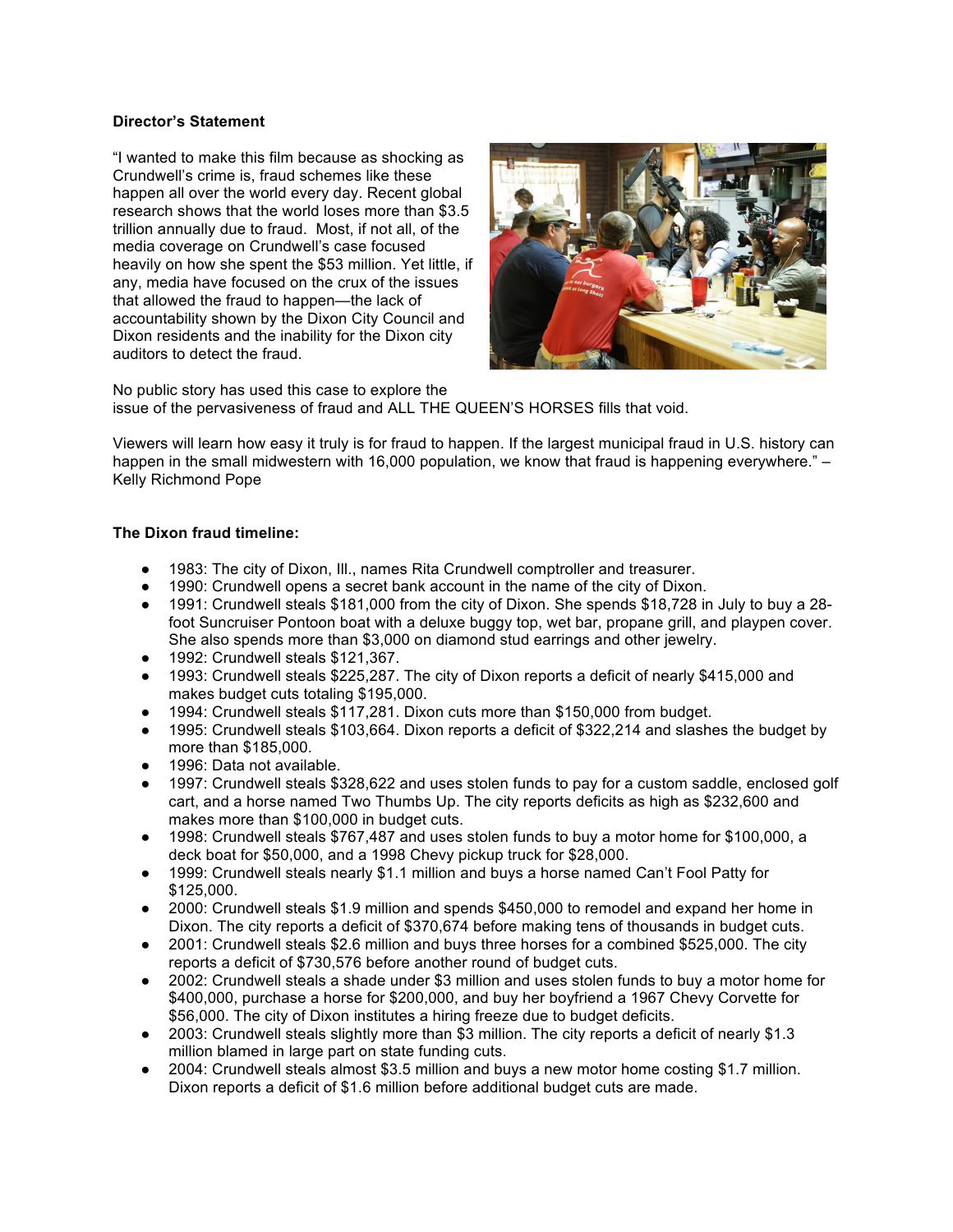- 2005: Crundwell steals \$4.6 million and builds a horse ranch facility in Dixon, writing checks to construction companies totaling about \$650,000. She also trades in the motor home she bought 11 months earlier and pays a \$235,000 balance to buy a new motor home for \$1.82 million.
- 2006: Crundwell steals \$4.4 million. The city reports a deficit of \$1.7 million and announces a budget freeze plus \$700,000 in cuts from the capital equipment budget.
- 2007: Crundwell steals \$4.75 million. She trades in the motor home she bought in 2005 and pays a balance of \$545,000 to buy a new motor home costing \$1.96 million. The city reports a deficit of more than \$1.1 million.
- 2008: Crundwell steals \$5.8 million. She spends \$425,000 and trades in the motor home she bought the previous year to purchase a new motor home costing \$2.1 million.
- 2009: Crundwell steals \$5.6 million. She spends \$335,000 to buy a pair of horses and \$260,000 to buy a new horse trailer. She also wires \$105,097 for the purchase of a home in Englewood, Fla.
- 2011: A Dixon city clerk opens the mail while Crundwell is on vacation, discovers the RSCDA account and immediately alerts the mayor, who then contacts the FBI.
- 2012: Crundwell is arrested and pleads quilty to fraud charges.
- 2013: A judge sentences Crundwell to 19 years, 7 months in prison.

*Source: U.S. Attorney's Office, Northern District of Illinois.*

# **KEY PRESS**

*'IT'S GOOD TO BE QUEEN,' DISGRACED COMPTROLLER WHO STOLE \$54 MILLION BOASTED – By Kim Janssen, The Chicago Tribune*

*CHICAGO PROFESSOR TURNS FILMMAKER IN QUEST TO UNRAVEL DIXON EMBEZZLEMENT' – By Nina Metz, The Chicago Tribune*

*'ALL THE QUEEN'S HORSES' PLAINLY EXPLAINS HOW DIXON GOT PLUNDERED – By Richard Roeper, The Chicago Sun-Times*

*DIRECTOR OF 'ALL THE QUEEN'S HORSES' STOPS BY ABC 7 – ABC 7*

*INTERVIEW WITH KELLY RICHMOND POPE – The John Williams Show, WGN Radio*

# **Key Crew**

# **LESLEY KUBISTAL - Editor, co-producer**

Lesley is an Emmy-nominated television and documentary film editor with over fifteen years of experience in narrative-driven projects, which range from reality docu-dramas to feature-length documentaries. Some of her television work includes the Emmy-nominated series *Inside 9/11* for The National Geographic Channel, award-winning segments and series for *The Oprah Winfrey Show*, and the Emmy Awardwinning series *Super Soul Sunday* for the OWN network. She has also worked on the award-winning documentary *SelectED*, the PBS special *American Pharaoh*, which followed the Egyptian Men's National Soccer team and their bid to qualify for the World Cup in 2014, and many others.

#### **KRISTYN AVALOS - Associate producer**

Kristyn Avalos is the Associate Producer on *All the Queen's Horses*. She specializes in multimedia content development projects used in educational and corporate environments. Kristyn is currently the Digital Content Manager at Helios Digital Learning. She also worked as a post-production assistant on the Helios produced documentary, *Crossing the Line: Ordinary People Committing Extraordinary Crimes*.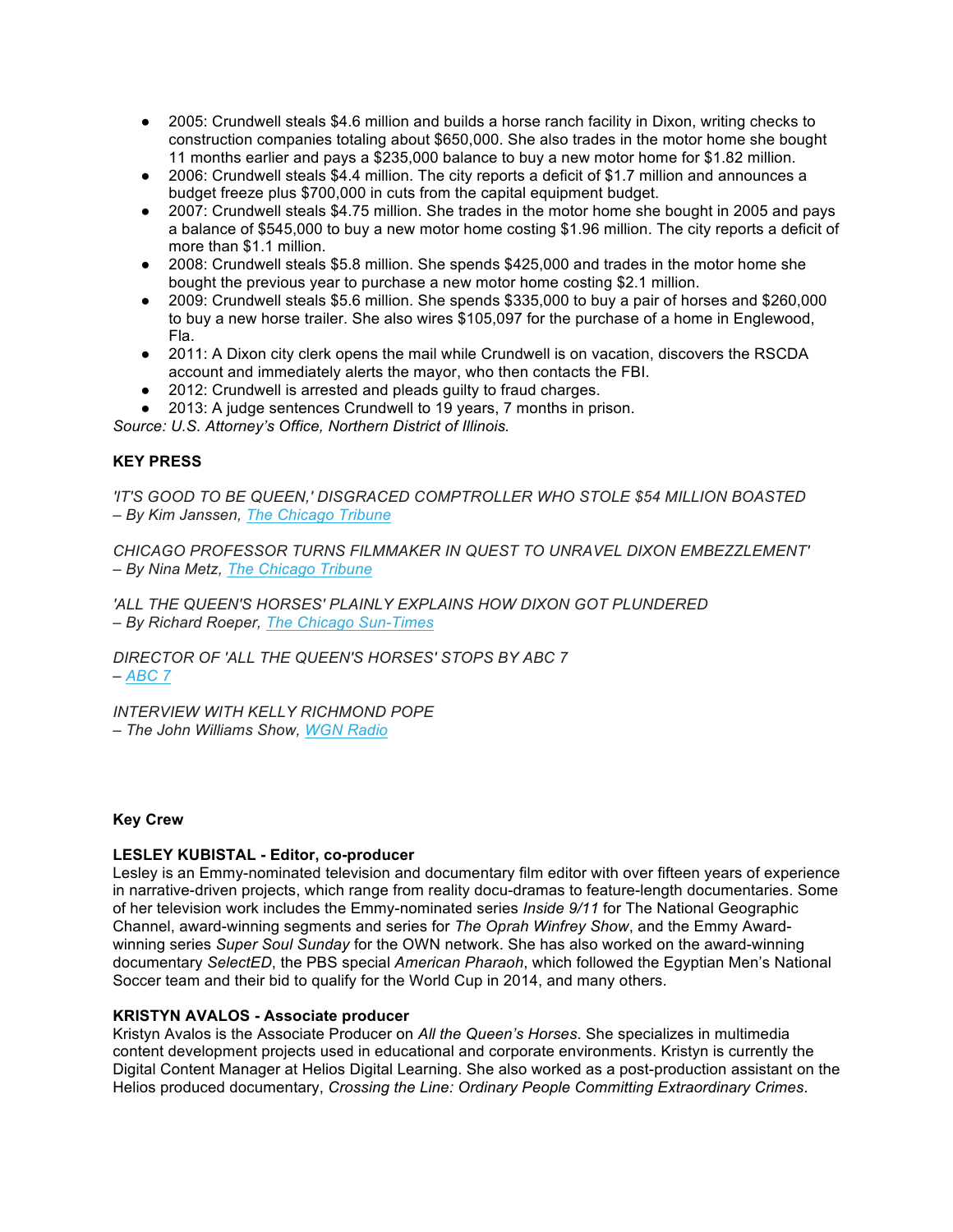# **KEITH WALKER - Cinematographer**

Keith, co-owner and director of photography for Media Process Group, has shot hundreds of broadcast segments for shows like *60-minutes*, *Oprah's Next Chapter*, *Dateline*, and *HBO Real Sports*, as well as numerous award-winning documentaries for PBS, NBC and CBS. He also shot many corporate marketing and educational projects for clients like the Chicago Symphony Orchestra, the Gates Foundation, Lurie Children's Hospital of Chicago and Starbucks.

#### **BING LIU - Cinematographer**

Bing received a B.A. in English Literature from University of Illinois at Chicago in May of 2011. Since July 2011, Bing has been a member of the International Cinematographer's Guild, working on projects including *Shameless, Empire*, and *Chiraq* to fund his documentaries. In 2015, his short film about two Vietnamese immigrants, Nuoc, won Best Directed Documentary at the Collected Voices Film Festival. Since September 2015, Bing has been a Story Director and DP for the upcoming documentary series *America To Me* directed by Steve James. He has taken his directorial feature, *Minding the Gap*, through Kartemquin's Diverse Voices in Docs program, Tribeca All Access, Firelight Media's Producer Lab and Chicago Media Project's DOC10 pitch session.

# **MARGARET BYRNE - Cinematographer**

Margaret Byrne received her BFA in film at the University of Illinois at Chicago in 2000. Margaret was a Creative Director at Universal Music and directed live concerts and music videos for artists such as Jay-Z and Mary J Blige. She produced and edited the television series that launched MTV across Africa in 2005 and directed a host of music videos for emerging African artists. She was a cinematographer and an editor for *American Promise* (2013), a thirteen-year feature film following the education of two African American boys from New York City. The film won the 2013 Sundance Special Jury Prize and 2013 Full Frame Documentary Jury Award. Margaret is director and producer of feature documentary *Raising Bertie*. Margaret is founder of Beti Films (betifilms.com) and Creative Vision Films (creativevisionfilms.com). She's also a Motion Picture Television Professor at the College of DuPage.

### **JUSTINE NAGAN - Executive producer**

Justine Nagan is the Executive Director of American Documentary, Inc. (AmDoc) and the Executive Producer of Point of View (POV). Prior, Justine was the Executive Director and Executive Producer at Kartemquin Films. She was responsible, in concert with the Board of Directors, for creating and implementing the strategic vision for Kartemquin. Justine successfully transitioned to the ED role in a historic founder-led organization, and has made major strides in building a foundation for long-term sustainability.

# **GORDON QUINN - Executive Producer**

Artistic Director and founding member of Kartemquin Films, Gordon Quinn has been making documentaries for over 50 years. Roger Ebert, of the Chicago Sun Times, called his first film *Home for Life* (1966) "an extraordinarily moving documentary." With *Home for Life* Gordon established the direction he would take for the next four decades, making cinema verite films that investigate and critique society by documenting the unfolding lives of real people. He was the recipient of the 2015 Career Achievement Award from the International Documentary Association.

# **BETSY STEINBERG - Executive Producer**

Executive Director Betsy Steinberg joined Kartemquin in December 2015 and oversees daily operations, development, and serves as Executive Producer on Kartemquin projects. Prior to Kartemquin she spent eight years as Managing Director of the Illinois Film Office where she she spearheaded Illinois' transformation into a world class film destination. During her tenure the state broke all local film industry revenues in 2007, 2010, 2012 and 2013 and the Illinois Film Office was recognized by the Illinois Arts Alliance with an Arts Advocate Award and Cinema Chicago's Golden Hugo. She also served on the Governor's Roundtable on the Creative Arts and the boards of Free Spirit Media, Chicago Media Project and the Midwest Independent Film Festival.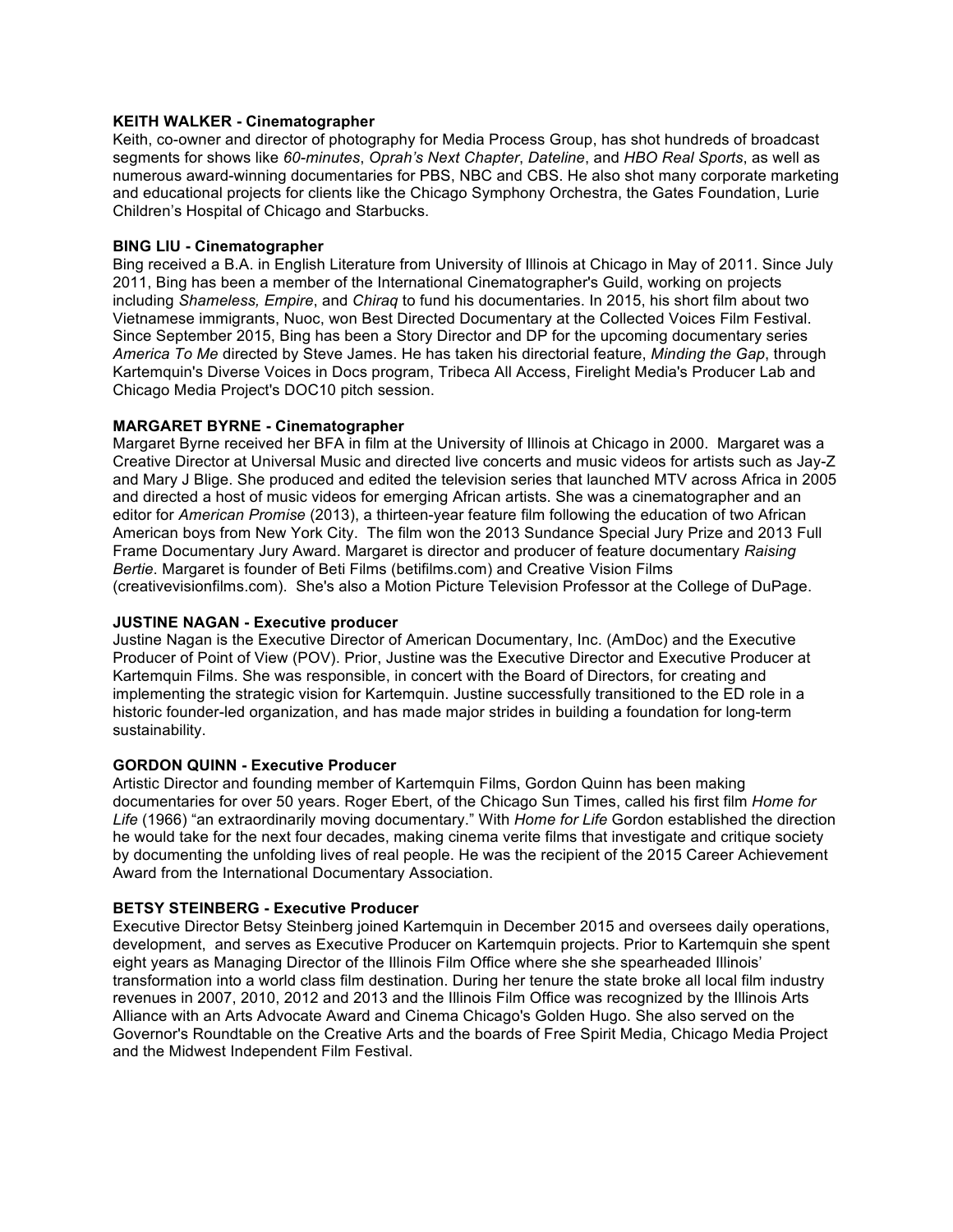# **IVY WALKER - Executive Producer**

Ivy Walker is Co-founder & CEO of Helios Digital Learning, Inc. a creator of innovative digital content used by corporations, government entities and academic institutions as a tool to help business professionals and students improve their ethical decision making. She holds an MBA from the Kellogg School of Management at Northwestern University and a B.S. in Community Health from the University of Illinois at Urbana Champaign. She was awarded Kellogg's Alumni Entrepreneur Supporter of the Year Award and the Anti Defamation League's Rising Star Award.

### **JUSTIN DEARBORN - Executive Producer**

Justin Dearborn is the Chief Executive Officer of Tribune Publishing (NYSE:TPUB). Dearborn was appointed as CEO and Director in February 2016. Prior to Tribune Publishing, Dearborn served as Chief Executive Officer and a Director of Merge Healthcare. During his tenure, Dearborn led the company through a period of transformation and sustainable growth.

#### **NICHOLAS GIALAMAS - Executive Producer**

Nicholas Gialamas is Area President for Hub International and CEO of Forest Capital Management in Chicago, IL. Prior to holding these positions, Nick served as CEO to Forest Financial Group for 18 years before selling the business to Hub International in December 2015. He is a recognized leader within the insurance industry, having over 20 years of benefits consulting experience. Nick is a Board member of the Retirement and Savings Foundation in Washington, D.C. as well as of the International Screenwriters Association.

# **Credits**

**Kartemquin Films** presents

# **ALL THE QUEEN'S HORSES**

**Director / Producer** Kelly Richmond Pope

#### **Editor / Co-producer** Lesley Kubistal

#### **Director of Photography** Margaret Byrne

#### **Cinematographers**

Keith Walker Bing Liu

# **Additional Camera**

Brian Bartels Morrie Bowie Camille DeBose Ian Kibbe Rick Salisbury Tanner Smith Todd Tue Tony Williams

#### **Photography**

Katrina Wittkamp

**Assistant Editors** Nora Gully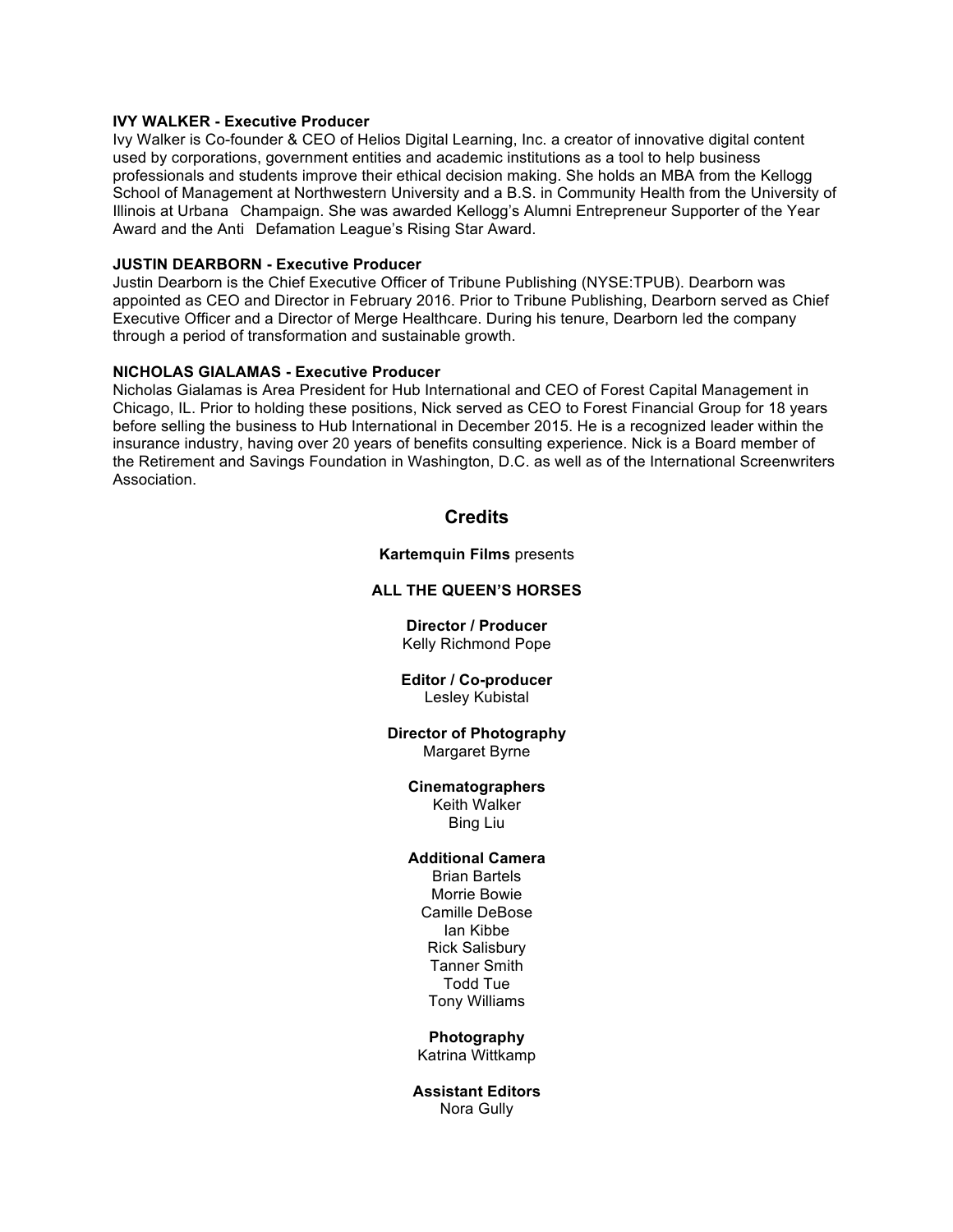Hillary Bachelder Nancy McDonald Carlos Cova

#### **Story Consultant** Gordon Quinn

**Associate Producer** Kristyn Avalos

**Consulting Producers** Margaret Byrne Keith Walker

# **Executive Producers**

Justine Nagan Gordon Quinn Betsy Steinberg Ivy Walker Justin Dearborn Nicholas Gialamas

**Graphics and Animation** Ezra Thormodsgaard

Peter DiCamillo

**Dixon Courtroom Drawings** Dawn Massey

#### **Additional Artwork**  L.D. Chukman

# **Whiteboard Artist** Steve Worthington

# **Post Production Supervisor**

Ryan Gleeson

#### **Digital Colorist** Elliot Rudmann

# **Audio Mixing**

Tim Reisig

# **Transcription**

Kristyn Avalos Mike Epifani Darartu Mohamed

#### **Production Assistants**

Max Asaf Mike Epifani Blake Griffin Charlie Kessler Sarayah Wright